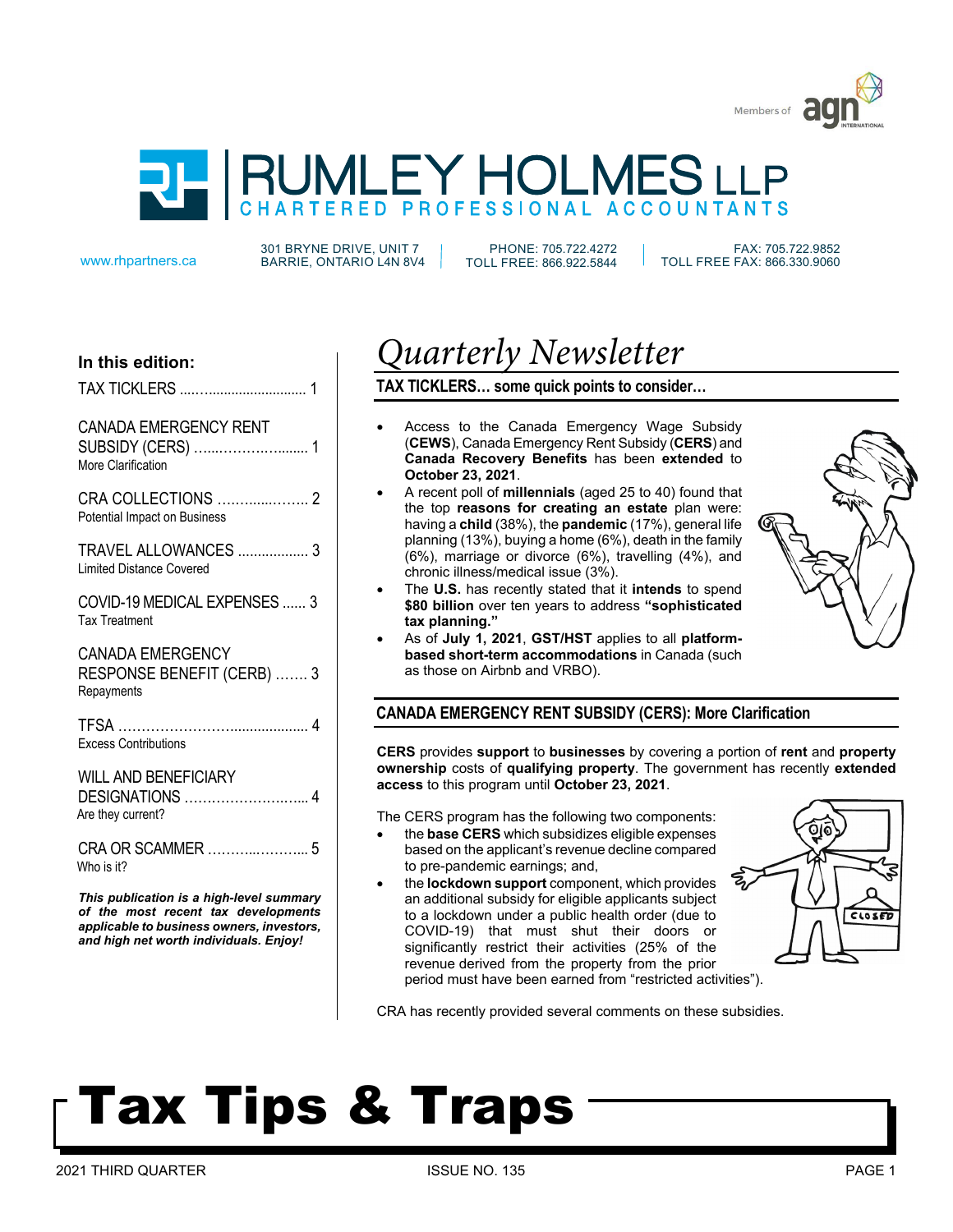### **Eligible property**

#### *Property with a personal living space*

A **self-contained domestic establishment** ("SCDE," typically a living unit with restricted access that contains a kitchen, bathroom and sleeping facilities) used by the applicant (or by a person not dealing at arm's length with the applicant) is **not** a **qualifying property** and therefore **not eligible** for **CERS**.

However, in a May 17, 2021 Technical Interpretation, CRA opined that **property** could **still be** eligible for **CERS** even if a **portion** of it were an **SCDE**. CRA provided the example where an individual owned a single-story building, with a store in the front of the building and a separated apartment in the back. The separated apartment had its own entrance, bathroom, kitchen, bedroom, and living room. The portion of the building used for the store could be a qualifying property, and therefore eligible for CERS.

#### *Hotel, motel, or bed and breakfast*

**Property primarily** used to **earn rental income** from arm's length persons is **not eligible** for **CERS.** 

In a July 16, 2021 Technical Interpretation, CRA considered whether a hotel, motel, or bed and breakfast was earning rental income for this purpose. While it is a question of fact, CRA opined that a hotel, motel, or bed and breakfast that provides **significant additional services** that are integral to the success of its ordinary activities, **in addition to basic services** that are customarily **supplied with real estate rentals**, would be considered to be **earning income from** those **services**, and **not earning rental income**. Therefore, these venues may be eligible for CERS.

CRA applied the same test they historically use to assess whether such businesses generate active business income eligible for the small business deduction.

#### **Lockdown support – changes to a business model**

In two June 7, 2021 Technical Interpretations, CRA provided clarification on **what** constituted **restricted activities**, allowing, in some cases, more entities to access the additional lockdown support component of CERS. CRA provided examples of specific businesses, with an **overall theme** that, even if a business could continue, changes in how the **business** is **conducted** could **allow access** to lockdown support. These comments focus on instances where **in-person visits** are **replaced** with **remote** or other types of less traditional visits.

#### *Travel agencies*

CRA opined that, where **in-person visits** were previously used to book travel arrangements and a public health order prevented the in-person visits, these activities would be considered **restricted**. Working from home and making **bookings over the phone** may be considered a **different activity** than the restricted in-person visits. Where all activities were performed in person at the travel agency previously, CRA opined that the 25% test to access the additional lockdown support may be met.

#### *Stores in a mall*

Some stores located in malls were required to **close** for **in-person shopping** but could deliver goods via **curbside pick-up** or **delivery** to a designated area of the mall.

CRA noted that the activity of **in-person shopping** would have been restricted in respect of the stores. As such, even though the goods could be collected outside the store, in-person shopping could still be **considered a restricted activity**.

#### *Food court restaurants*

Where **sit-down dining** was no longer available because a **food court was closed due** to a public health order, CRA opined that the activity could also be considered a **restricted activity**. Providing **take-out food** would **not preclude** the restaurant from having a restricted activity.

*ACTION ITEM: Business traditionally conducted in person may have required changes (e.g. services provided virtually; curbside pick-up; delivery) during a lockdown. These changes may permit access to the lockdown subsidy, even though business continued in some form.* 

# **CRA COLLECTIONS: Potential Impact on Business**



As some **businesses struggle** with **cash flow**, they may be motivated to prioritize suppliers and other creditors ahead of CRA. A recent court case demonstrates **CRA's power** to **collect tax** arrears and the **impact** of CRA exercising this power **on** a **business**.

In a June 11, 2021 Court of Queen's Bench of Alberta case, the taxpayer had **fallen into arrears** in respect of both GST/HST and payroll remittances. **Payment arrangements** were entered

into with CRA to assist in meeting the obligations. However, after failing to meet the agreed-upon terms, **requirements to pay (RTPs) were issued** to several of the **taxpayer's clients**.

**RTPs** are **legal documents** that **require recipients** (the taxpayer's clients in this case) to **submit payment to CRA** rather than the taxpayer. The RTP gives priority to CRA over most other creditors.

After the taxpayer had renegotiated a new payment plan, all **RTPs were cancelled except** for the one to its **largest client**. After struggling to meet the new payment plan and facing a new withholding liability, **CRA once again issued RTPs**. Shortly after, the **taxpayer lost its largest client** (the one that the sole RTP had been issued to previously).

The taxpayer advised CRA that it was **considering receivership**, which led to the **seizure of assets and**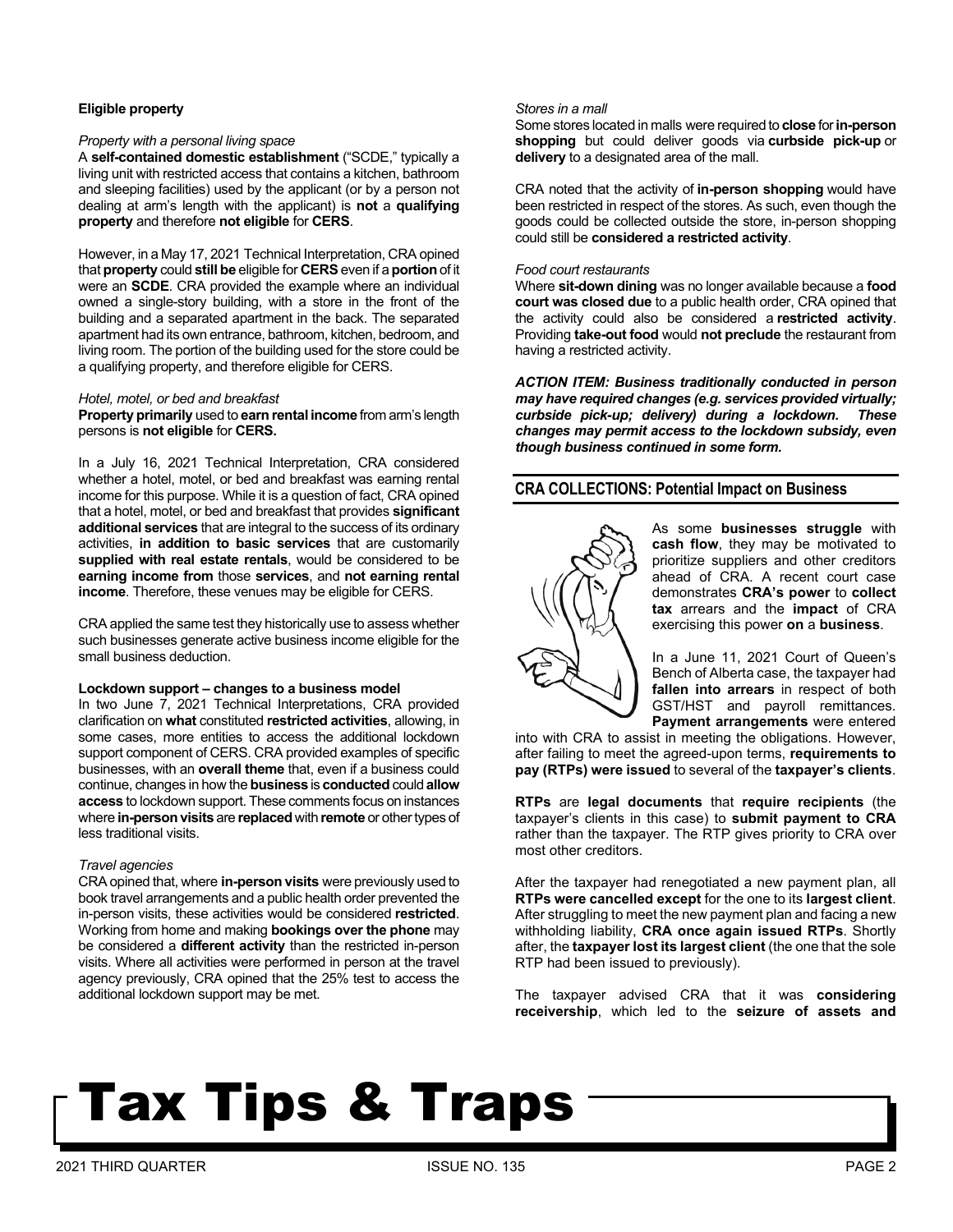**issuance** of more **RTPs**. One **client** sent a **letter to the taxpayer** that noted that CRA had **visited them personally** to serve the RTP and **implied** that the taxpayer could be **out of business** or shut down. Further, the client noted that they were asked by CRA whether they could get their parts from alternate suppliers, and the client indicated that they were now considering doing so.

#### **Taxpayer loses**

The court found that **CRA** and its agents did **not owe a duty of care** to the taxpayer, that there was **no negligence**, and that the government's actions did **not unlawfully interfere** with the economic relations of the taxpayer.

*ACTION ITEM: CRA can collect your tax liability by requiring your clients to pay them rather than you. To limit the business and operational issues arising from an RTP, steps should be taken proactively to communicate with CRA collections.* 

### **TRAVEL ALLOWANCES: Limited Distance Covered**

In a March 5, 2021 French Technical Interpretation, CRA commented on whether a **travel** 

**allowance paid** to employees on a per kilometre basis, but only up to a **limited number of kilometres**, could be a non-taxable allowance.



For the allowance to be **nontaxable**, it must be a **reasonable allowance** for the use of a motor vehicle when travelling in the

**performance of employment duties**. Further, measurement of the use of the vehicle must be based solely on kilometres, or the allowance will be deemed unreasonable and therefore taxable.

First, CRA opined that **placing a cap** on the number of kilometres covered would **not mean** that the measurement was **not based solely on kilometres**. As such, it would not automatically be unreasonable.

However, the allowance could still be **unreasonable** since it may **not be high enough** in relation to the total motor vehicle **expenses** that the employee is **expected to incur** in the performance of their employment duties. If considered unreasonable, the allowance would be **taxable**.

*ACTION ITEM: Structure compensation for the employment use of an employee's vehicle carefully to ensure that any allowance received will not be taxable to the employee. A taxable assessment after the fact can create significant employee/employer issues.*

### **COVID-19 MEDICAL EXPENSES: Tax Treatment**

**Medical expenses** eligible for a **personal tax credit** are limited to those **specifically provided** for by the **Income Tax Act**. While an expense may clearly relate to an individual's health, it may still not be an eligible medical expense. CRA recently provided comments on a number of medical expenses related to COVID-19.

#### **Face masks**

In a February 25, 2021 Technical Interpretation, CRA opined that the

costs of a **non-medical mask**, that is mostly used to **protect others from the wearer**, would **not likely qualify** as a medical expense. However, in the specific situation where a medical practitioner **prescribes a medical face mask or respirator** for a patient to cope with or overcome a **severe chronic respiratory or immune condition**, the mask or respirator would likely be an eligible medical expense.

#### **COVID-19 vaccines and tests**

In an April 22, 2021 Technical Interpretation, CRA opined that a **COVID-19 vaccination** received outside of Canada and a **COVID-19 test** (for example, those required for travel) must be **prescribed** by a **medical practitioner** to potentially be eligible as a **medical expense**. CRA also reiterated that they do not have the discretion to waive the prescription requirement.

#### **Leasing costs of temporary accommodations**

In a January 19, 2021 Technical Interpretation, CRA stated that the **leasing cost** of a second **condominium** to **protect** a family member's **health** during the **COVID-19** pandemic does **not qualify** as an eligible **medical expense.**

*ACTION ITEM: Although expenses may relate to an individual's health, they should still be reviewed to determine eligibility for the medical expense tax credit. Collect medical-related expenditures throughout the year such that at personal tax time, we can review whether an expense is eligible or not.* 

# **CANADA EMERGENCY RESPONSE BENEFIT (CERB): Repayments**

**Self-employed** individuals whose **net self-employment income** was **less than \$5,000** will **not** be **required to repay CERB**, as long as their **gross** self-employment **income** was **at least \$5,000** (in 2019 or the previous 12 months preceding the application) and they met all other eligibility criteria.

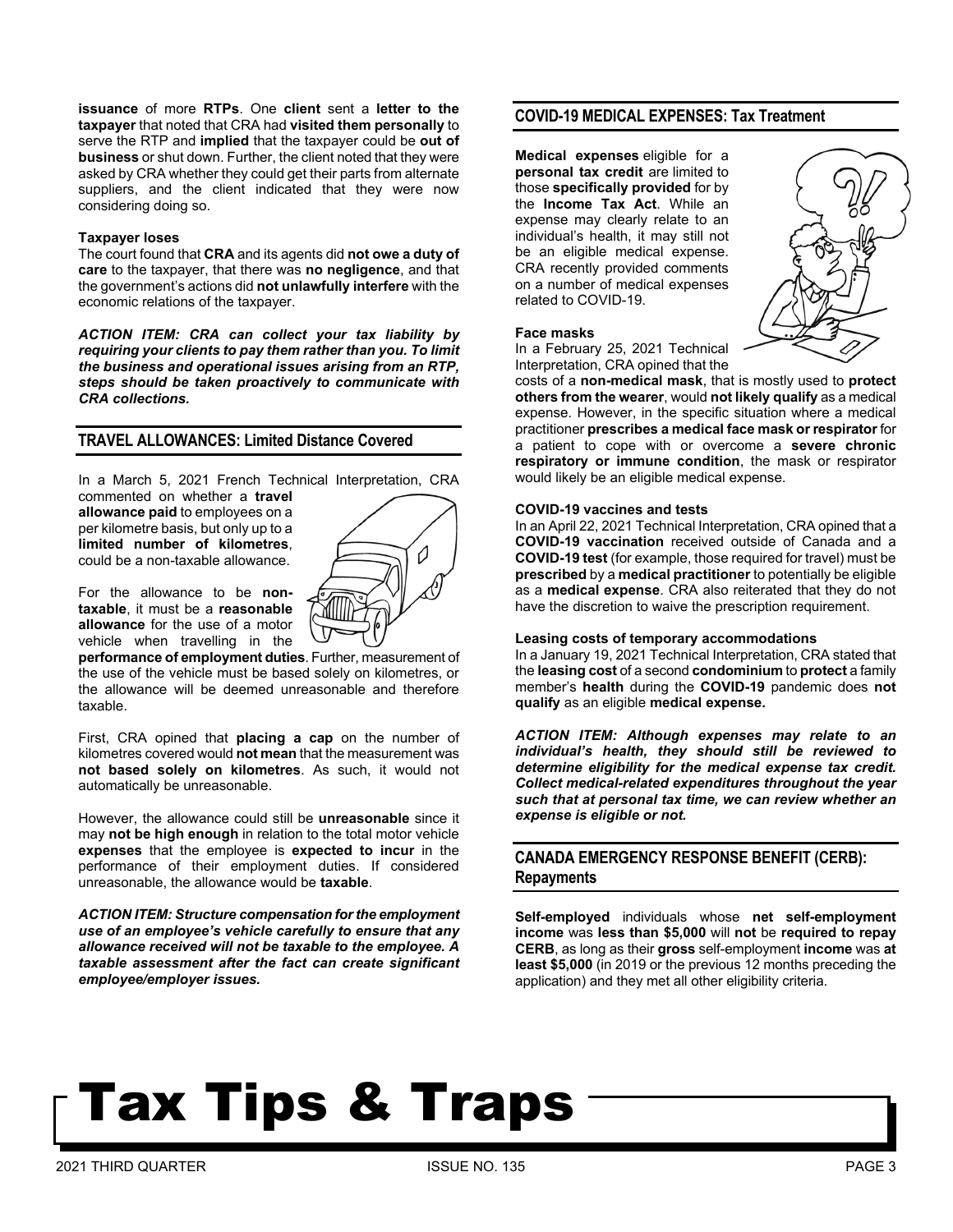On May 12, 2021, a remission order that would allow this **relief** was released. For the debt to be remitted, individuals will need to **file** their **2019** and **2020** tax **returns before December 31, 2022**. The explanatory notes also indicated that CRA estimates **approximately 30,000 individuals**  will benefit from this remission order.



Individuals who have already **repaid CERB** due to their net income being less than \$5,000 (but meeting all other eligibility criteria) will need to **apply** by completing Form T180 **to get reimbursed** for their repayment. Eligible applicants can expect reimbursements within about **90 days** of **submitting their applications**. It is estimated that approximately 6,500 individuals could receive this type of reimbursement. CRA has also noted that, if a taxpayer is reimbursed for their CERB payment repaid in 2020, **CRA may reassess** their **2020 tax return**.

*ACTION ITEM: If you repaid CERB for the above reasons, make sure to apply to have the amount reimbursed.*

# **TFSA: Excess Contributions**



Individuals who contribute **excess amounts** into their **TFSA** are subject to a **penalty tax** of **1%/month** on the excess amount for each month that the TFSA is overcontributed. However, CRA has the discretion to **waive this penalty tax** if the excess amount resulted from **reasonable error** 

and the **excess contribution**, plus any income or capital gains reasonably attributable to them, is **withdrawn without delay**.

CRA recently considered whether **relief** on this **penalty tax**  could be provided where the **value of the TFSA** had reduced to **nil**. They opined that, as the **excess contribution could not be withdrawn** without delay, they **would not have** the **discretion** to **waive the penalty tax**. As such, the **penalty tax** would continue to **apply** until the individual accumulated **enough additional TFSA room** to cover the excess contribution.

*ACTION ITEM: Under the facts above, CRA does not believe they have the discretion to waive the penalty tax on an excess TFSA contribution. Even where they have that discretion, they often refuse to waive the tax. Care should be afforded to ensure not to make excess TFSA contributions, and if an error is made, it should be corrected as soon as possible.*

# **WILL AND BENEFICIARY DESIGNATIONS: Are they current?**

#### **RRSP designations**

A May 10, 2021 CBC article demonstrated the **importance** of **reviewing RRSP beneficiary designations**. The article discussed the unfortunate cascade of events where, in 2018, a **50-year-old** individual went to the hospital for stomach pain and was diagnosed with cancer. He **passed away three weeks later**, leaving a spouse and a child. It appeared as if the deceased had **not reviewed the designated beneficiary** on his \$685,000 RRSP, which **remained his mother** from the time when he had originally set it up while single. Not only did this mean that **the surviving spouse and child** would not receive these **savings**, but also that they were effectively **liable for the tax** on the RRSP funds. Although the **will included a clause** making the spouse the 100% beneficiary of the estate, this did **not override** the **RRSP** beneficiary **designation**.

While the spouse and mother were able to settle and cover the tax bill with the proceeds of a life insurance policy, the case serves as a good **reminder to review** whether **insurance** and **registered account** beneficiary designations match the current intent of the parties.

#### **Wills**

In a March 16, 2021 Ontario Court of Appeal case, a dispute arose over the interpretation of a will regarding how **proceeds from the sale of a cottage** were to be distributed. As the deceased's daughters held a life



interest in the cottage, the cottage was not sold until more than 40 years after the original owner's death. The proceeds from the sale of the cottage were to go to the grandchildren. However, within the 40-year period, **one of the grandchildren passed away**. At issue was whether the proceeds should be split among the **four surviving grandchildren**, or in **five parts**, with the deceased grandchild's estate and beneficiaries receiving a fifth.

The court used the **"armchair rule,"** which seeks to interpret the will using the **same knowledge** that the testator had when **making the will**, and determined that it should be **divided into four**.

*ACTION ITEM: Ensure to review wills and beneficiary designations when major life events or changes in the family occur. Death or critical illness/injury can arrive unexpectedly, limiting the possibility of estate planning updates that can compound the emotional strife of loved ones after an individual's passing.*